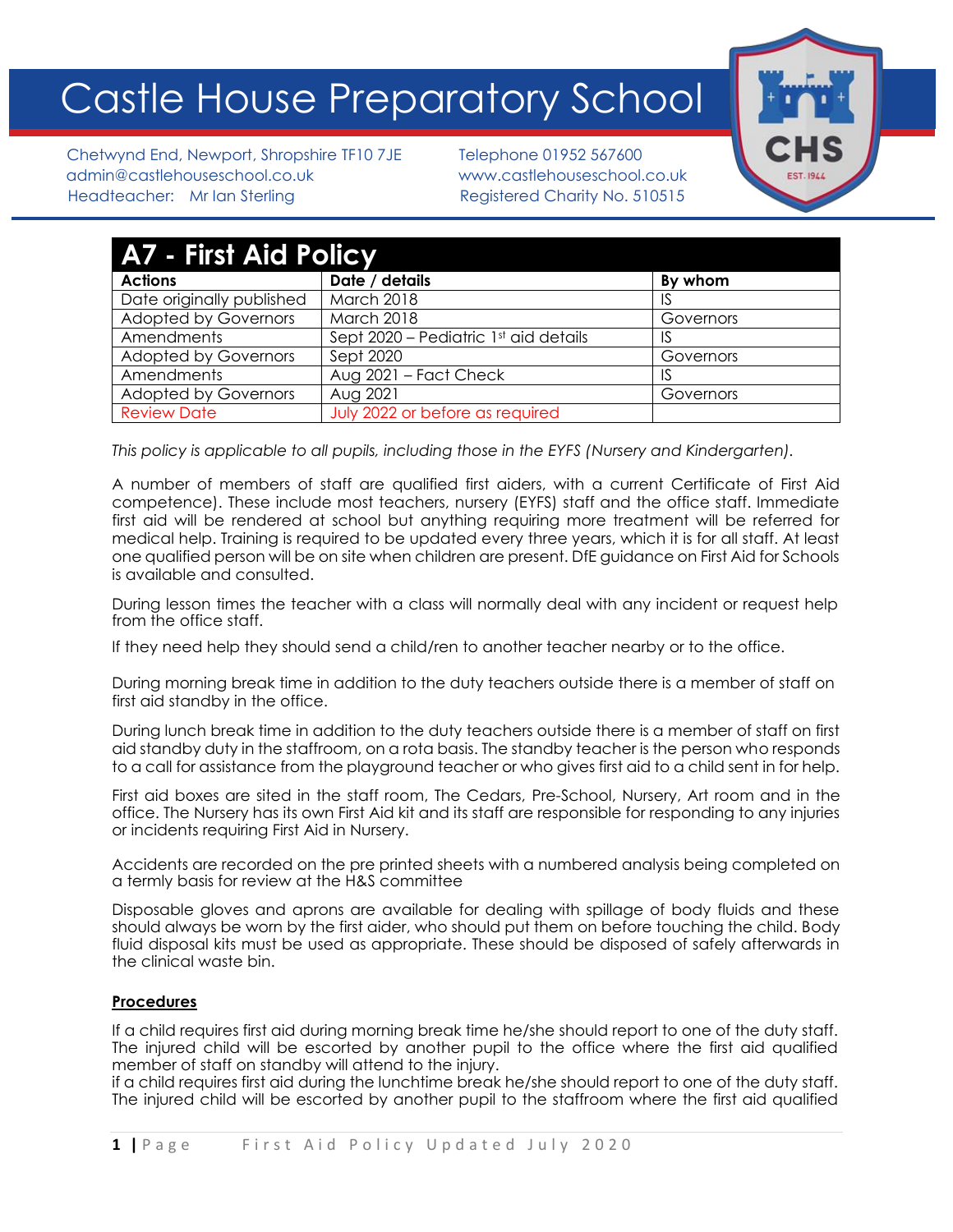member of staff on standby will attend to the injury

Personal arrangements will be made for pupils with particular medical conditions, e.g. asthma, epilepsy, diabetes. An emergency asthma kit is held in the school office.

If a serious injury takes place during break time one member of staff on duty will send a child for a first aider from the staff room and remain with the injured child. The other member of staff will supervise the rest of the children. When assistance arrives the patient will receive first aid whilst the other member of staff will go to phone for the ambulance.

If an injury occurs during a PE/Gym lesson, PE staff can send a pupil to fetch another teacher.

Parents/guardians of pupils having a head or facial injury, however small, will receive a letter informing them and advising monitoring of the child over the next 48 hours. Whenever possible the parent will be contacted by telephone.

If any injuries require immediate attention by a doctor or treatment in a hospital then the parents will be contacted. If the parents cannot be contacted the child will be taken to Wellington Road surgery or an ambulance will be sent for, depending on the seriousness of the injury. If a child is likely to require hospital treatment, they should be taken there immediately. If parents or carers cannot be contacted quickly, Leadership staff should decide on the best means of transport. A serious injury may require an ambulance. The staff member deciding must use their own judgement, but if there is any doubt at all, an ambulance must be called. If an ambulance is required there should be no delay in calling it.

#### **When to call an ambulance**

If it is not a life-threatening emergency, consider other options such as calling NHS 111, seeking medical advice from your GP or self-care at home before calling 999 or 112. If someone is having a life-threatening emergency they may have:

loss of [responsiveness](https://www.sja.org.uk/get-advice/first-aid-advice/unresponsive-casualty/)

breathing difficulties severe [bleeding](https://www.sja.org.uk/get-advice/first-aid-advice/bleeding/severe-bleeding/) severe allergic [reactions](https://www.sja.org.uk/get-advice/first-aid-advice/severe-allergic-reaction/) [severe](https://www.sja.org.uk/get-advice/first-aid-advice/effects-of-heat-and-cold/serious-burns/) burns or scalds [seizures](https://www.sja.org.uk/get-advice/first-aid-advice/seizures/seizures-in-adults/) that are not stopping severe, persistent chest pain an acute, confused state.

#### **RIDDOR**

The school will report to the Health and Safety Executive (0845 3009923) incidents notifiable under RIDDOR (Reporting of Injuries, Diseases and Dangerous Occurrences Regulations 2013).

#### **Accident Book**

The member of staff dealing with the incident will complete an entry on a page of the accident book. The member of staff administering first aid will also make a note of the treatment given. Both will sign the accident form. Parents/Carers will be informed either by the office, or at the end of the school day by a teacher or a member of the Nursery staff, of any significant injury. A copy of the accident book report will be provided upon request.

#### **First Aid in the EYFS**

Most children will have occasional falls and minor accidents at some point during their time at nursery. Whilst staff will take all reasonable steps to ensure that hazards to children both indoors and outdoors are kept to a minimum, we recognise that children need to explore and test their own developing physical abilities and will therefore occasionally suffer an injury. When such an accident occurs staff will: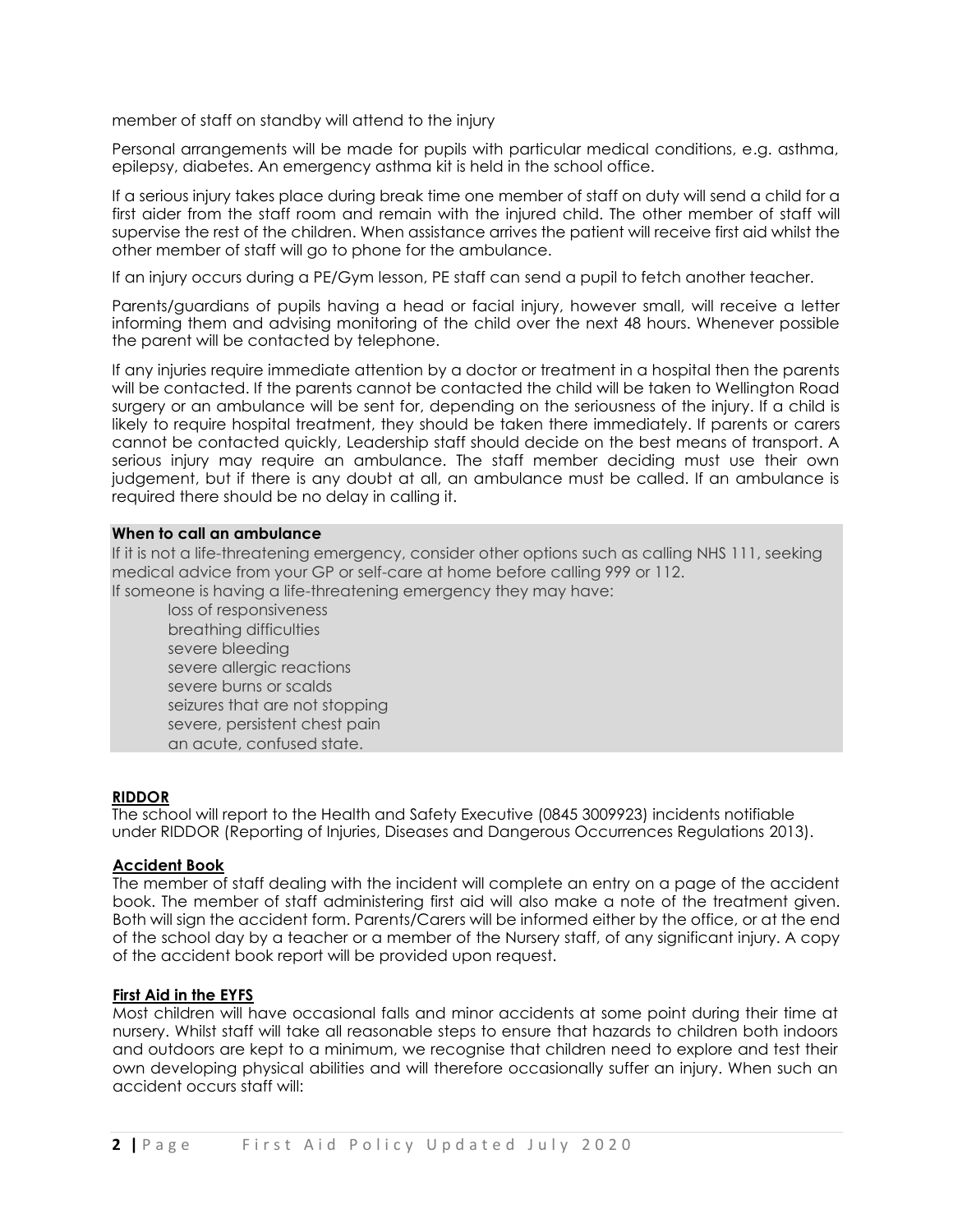- Comfort the child and provide any necessary first aid treatment.
- Record details of what happened in the accident book including any treatment given.
- Sign the accident book.

 $\Box$ 

Ensure whoever collects the child signs the accident book. Parents will be informed of any such incident and the treatment administered on the same day or as soon as is reasonably practical. Accidents are recorded on the pre printed sheets with a numbered analysis being completed on a termly basis for review at the H&S committee.

Should the nature of the injury whilst not causing undue alarm, be more severe, a courtesy call will be made to the parents to inform then.

In the extremely rare event that a child needs hospital treatment parents will be contacted immediately.

The child will be transported to hospital by whatever means of transport is required, parents' car, staff car or ambulance, accompanied by a member of the nursery staff, if parents or their named next contacts are not available.

We discuss with parents the procedure for responding to children who are ill or infectious. There is a policy for the administration of medicines, and training is provided to any staff for administration which requires medical or technical knowledge. Usually, only prescription medicines should be administered. Written permission must be obtained from parents for individual medicines to be administered. Where medicine is administered to a child, parents must be informed the same day or as soon as reasonably practicable. All medicine original packaging with the original label and where relevant the dispensing label showing the child's name.

We inform parents of any accident or injury sustained by the child on the same day, or as soon as reasonably practicable, and any first aid treatment given. The first aid policy for the whole school includes the EYFS.

A first aid box is accessible at all times and with appropriate content for use with children. An accident book or similar written record is kept for accidents or injuries or first aid treatment.

The Setting will notify Ofsted of any serious accident or injury to any child on the registered provision (up to three years of age) whilst in our care and will act upon any advice given.

The Setting will also report to the Health & Safety Executive incidents notifiable under RIDDOR (Reporting of Injuries, Diseases and Dangerous Occurrences Regulations 2013).

At least one person with a current Pediatric First Aid Certificate is on the premises at all times when children are present and accompanies children on outings.

Staff qualified in Pediatric First Aid

Joanna Everett (1.9.20) Gavin Hill (1.9.20) Helene Burrell (1.9.20) Clare Fowler (1.9.20) Hannah Grice (1.9.20) Elizabeth Butler (1.9.20) Judith Glover (1.9.20) Eleanor Yardley (1.9.20) Elizabeth Jones (1.9.20)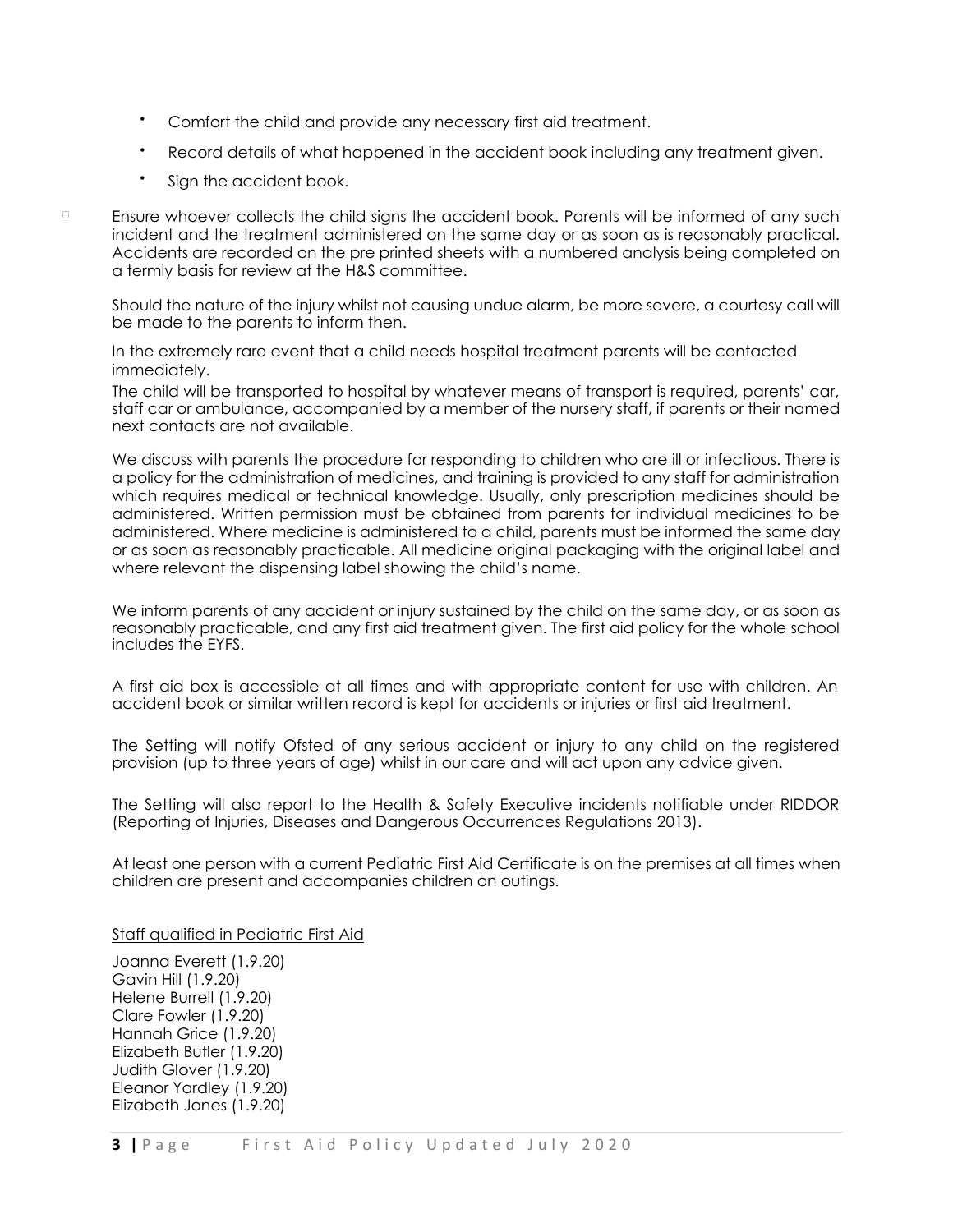Jo Mellor (1.9.20) Deborah Kane (1.8.20) K Dolloway (7.3.20) O Hubbard (17.2.21) A Hughes (16.11.20)

# **Guidance on cleaning up bodily fluids**

Ensure a good standard of general ventilation. Use a body fluid kit, or

- 1. Scrape up residues into the closable container, for safe disposal.
- 2. Bag up contaminated material that needs laundry or disposal, eg bedding, clothing.
- 3. Wash surfaces clean with detergent before disinfecting.
- 4. Heavily fouled soft furnishings may need bagging for disposal as clinical waste

# **Personal protective equipment (PPE)**

- 1. Respiratory protective equipment (RPE) is not needed.
- 2. Where relevant wear eye protection a full-face visor.
- 3. Where relevant wear disposable coveralls with a hood.
- 4. Where relevant wear a disposable plastic apron.
- 5. Where relevant wear wellingtons or waterproof disposable overshoes.
- 6. Where relevant wear waterproof, abrasion-resistant gloves, eg nitrile.
- 7. Ensure that all cuts and abrasions are covered with a waterproof dressing before work begins

# **Decontamination**

- 1. Assume that everything that might be contacted by body fluids is contaminated.
- 2. Clean and disinfect the area after the task.
- 3. Use the 'buddy' system to decontaminate PPE and work clothing minimise the spread of contamination.
- 4. Change out of work clothing before exiting the area.
- 5. Use bags labelled 'Clinical waste Biohazard' for all contaminated PPE.
- 6. Disinfect or sterilise reusable work equipment.
- 7. Ensure that waste from the cleaning of body fluids is disposed of safely according to local rules and regulations.

# **LETTERS TO PARENTS**

#### **All parents will be sent:**

- a statement of the school's medical procedures
- a letter advising on the administration of medicines
- a Medical Details and Consent form to be completed prior to their child starting at Castle House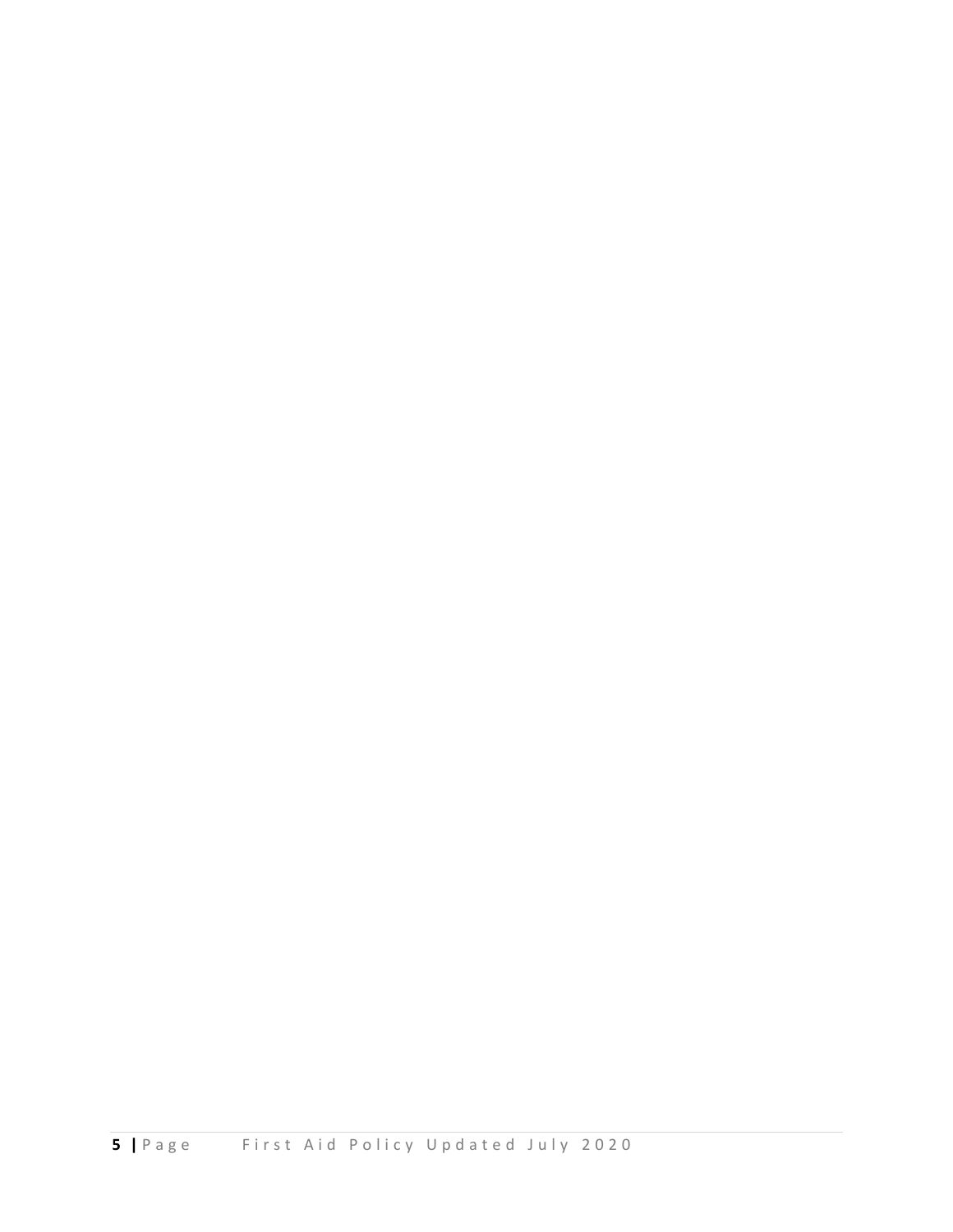#### Sample Documents for Parents **MEDICAL PROCEDURES**

No pupil will be given medication at school without parental consent. Responsibility for administering medicines remains with parents. If it would be difficult in any way for the school to give medicines to children, then parents should keep children at home during the period of medication or come to the school themselves to administer the medicine.

In some circumstances and by prior request (a telephone call to the School Office, or letter, the day before if possible), the school may be able to supervise the taking of medication. In these cases it will be necessary for the medicine or tablets to be brought to the administrative staff in the office, as soon as the child arrives at school (before going to the cloakroom or anywhere else). The medicine or tablet should be in a child-proof container and clearly labelled with name and dosage. It must be accompanied by an explanatory letter. We reserve the right to decline to administer the medicine if in our opinion it would be unwise for us to do so. Medicines will be stored in a metal store cupboard in the office.

Medicines which need to be taken home at the end of the school day, should be collected by parents (or other appropriate adult – not the child) from the school office. If possible, it is best to try to split the medicine between home and school, so that it does not need to keep travelling.

If a child is injured at school or becomes ill, the form teacher will inform the Head teacher or the office who will endeavor to contact the parents so that the child can be taken home or to his or her doctor. Alternatively, the Head teacher or Administrative Staff will phone the Wellington Road Surgery and either take the child to be assessed or, in exceptional circumstances, call a doctor to the school. If necessary the school would take a child to the nearest hospital A & E Department or telephone for an ambulance. If the child is mildly ill and the parents cannot be contacted, the child will be kept as comfortably as possible at school.

Should a child have long term medical needs, the parents should give full details to the Head teacher, the Form Teacher and the office and a plan must be drawn up in case there is an emergency. The school will work with the parents to clarify the most suitable ways of administering medication safely, to enable the child to attend school and participate as fully as possible.

If a child has an injury or slight illness which may prevent him/her from physical activities, eg swimming or PE, a note should be sent to the Form Teacher or teacher concerned with the activity explaining the situation.

Would you kindly complete and return the enclosed Medical Consent form by the beginning of term, if you have not already done so?

The EYFS has its own Medication Procedure Policy, which includes provision for safe storage of medicines which are in the care of EYFS staff within the EYFS building.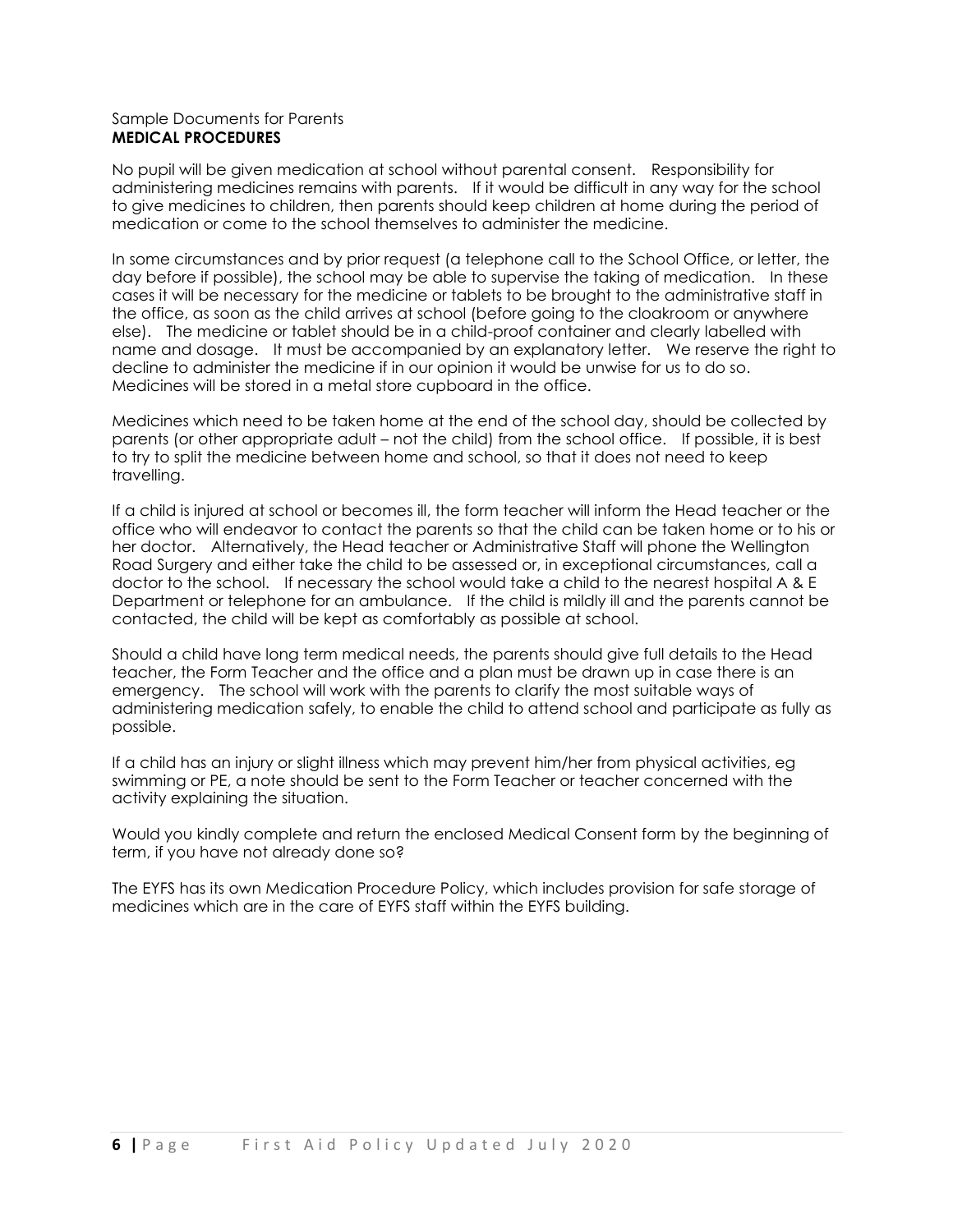### Dear Parents

# **Re: Administering Medicines at School**

From time to time, we are asked by parents to give a child a dose of a medicine during the school day.

There is no requirement for a school to administer any medicine and indeed many schools are now refusing to do so at all, taking the view that if the child needs the medicine so urgently at a particular time they should either remain at home for the day or the parent should come to school to administer the medicine.

Our view at Castle House is that we would **prefer not** to administer the medicines, but that we will try to take a common sense approach to helping parents with the problem. If the child has longterm medication to take, we will of course cooperate closely with parents, on an individual basis, to establish the best way of ensuring the child receives the medicines required and continues to participate fully in the school's programme.

The procedure to follow, if a medicine is to be administered at school, has been in existence for some time, contained in a document called "Medical Procedures", previously issued to all parents, another copy of which I am attaching to this letter. Please note that arrangements should be made in advance with the school office. Also note the specific requirements about labelling and an accompanying letter.

The school cannot guarantee to remember to administer a medicine in the middle of the day. The child may forget to come; the staff may not remember to send for the child. Also we have found it too easy for the medicine to be left at school at the end of the day – which is worse than if it had not come to school at all. We therefore would strongly encourage you to organise the taking of medicines out of school. If the doctor prescribes three times a day, try breakfast, 4.00 pm and supper / bedtime. If necessary, check with the doctor that this is adequate. If the doctor prescribes four times a day, discuss with him whether he can change it to three times, or whether he thinks the illness is serious enough for the child to stay off school while taking the medicine.

If a medicine must come to school, please organise it into a portion for the dose required, of course clearly labelled. It must be in the original packaging with the original label and where relevant the dispensing label showing the child's name.

Asthma inhalers should be kept by the children themselves for use when required. They must be clearly labelled. The inhalers of younger children may be kept by their teachers in a place accessible to the child if needed when the teacher is not to be found. It would be a great help to us to have a spare "blue" inhaler (reliever) in the school office in case your child's runs out. Please label clearly. Also, if required, a "brown" inhaler (preventer) can be kept in the school office. Pupils are allowed to self-administer asthma inhalers, provided we have a note from yourselves (which may be given on our "Medical Details" consent form).

I hope this letter clarifies the school's position on medicines. I would be grateful if you would file it with other school materials for future reference.

Yours sincerely

#### **Head teacher**